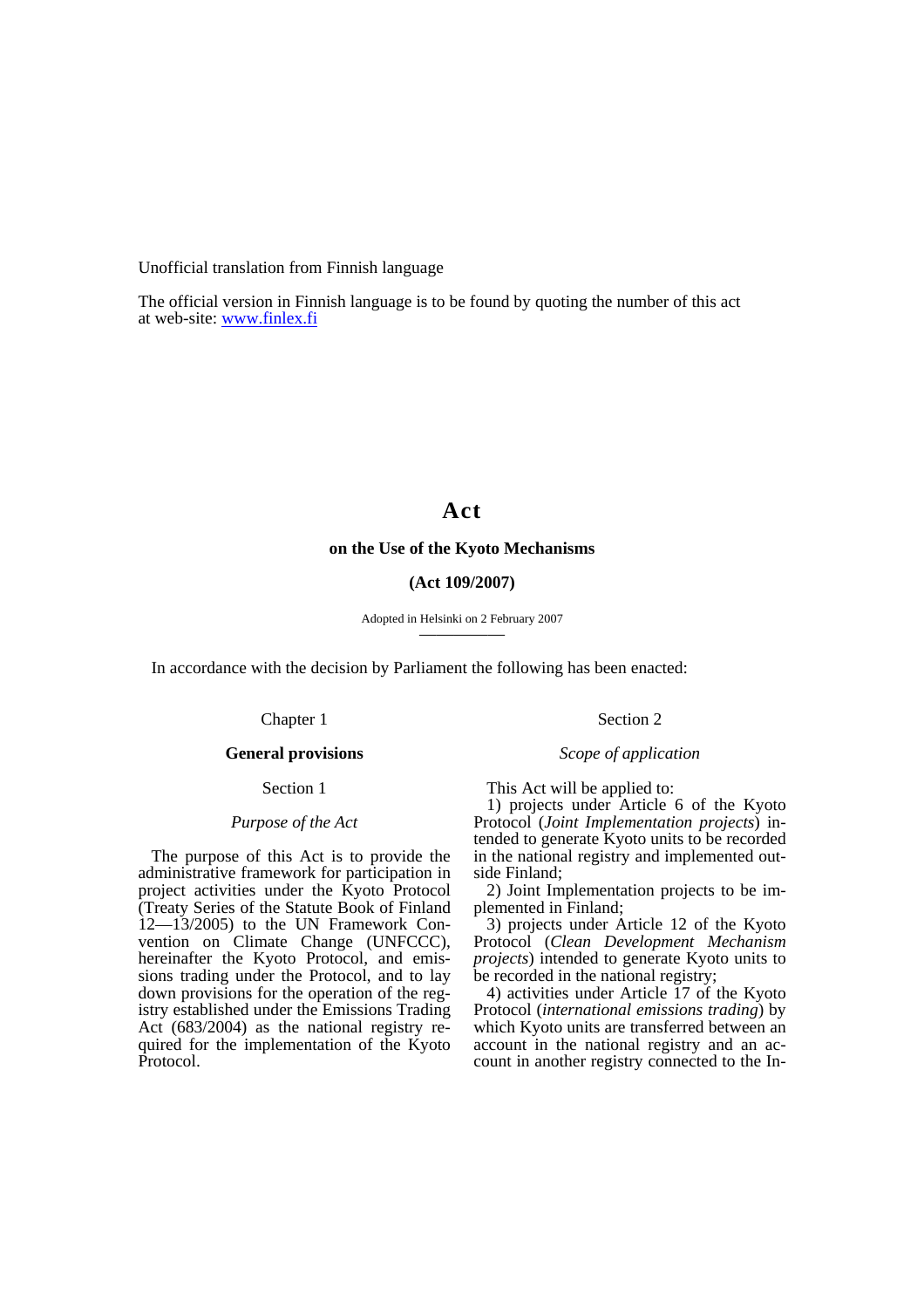ternational Transaction Log of the Climate Change Convention; and

5) the holding of Kyoto units in accounts in the national registry as well as transfers of such units to and from accounts in the national registry.

However, with the exception of subsection 1 (2) of section 26 and section 29, this Act will not be applied to the holding of allowances referred to in the Emissions Trading Act in accounts in the national registry or the transfer of allowances to and from an account in the national registry.

#### Section 3

#### *Definitions*

For the purposes of this act:

1) *Climate Change Convention* means the United Nations Framework Convention on Climate Change (UNFCCC) (Treaty Series of the Statute Book of Finland 61/1994);

2) *Kyoto Protocol* means the protocol referred to under section 1;

3) *Annex I Party* means a party mentioned in Annex I of the Climate Change Convention, specified in Article 1 (7) of the Kyoto Protocol;

4) *decision by the COP/MOP* means a decision adopted by the Conference of the Parties to the Climate Change Convention serving as the meeting of the Parties to the Protocol, referred to in the Kyoto Protocol;

5) *commitment period* means the consecutive time periods for which the Kyoto Protocol or any amendments to the Protocol inscribe state-specific emission limitation and reduction commitments, the first beginning on 1 January 2008 and ending on 31 December 2012;

6) *assigned amount* means the highest allowable amount of greenhouse gas emissions resulting from activities in the Annex I Party, mentioned in subsection 3, that has been calculated in accordance with Article 3 (7) of the Kyoto Protocol, relevant decisions by the COP/MOP and, when involving a European Union Member State, the provisions under Union legislation on meeting the require-

ments of Article 4 of the Kyoto Protocol and other Protocol commitments, and that has been reviewed for the first commitment period in accordance with the process pursuant to Article 8 of the Kyoto Protocol; if a corresponding amount of assigned emissions is adopted for a corresponding purpose for the subsequent commitment period or periods, the assigned amount refers to this amount of emissions;

7) *assigned amount unit* (AAU) means a unit of the assigned amount equalling one metric tonne of carbon dioxide equivalent:

8) *removal unit* (RMU) means a unit issued pursuant to Article 3 (3 and 4) of the Kyoto Protocol and relevant decisions by the COP/MOP for an increase in net removals of greenhouse gases from the atmosphere during a specified time period as a result of activities implemented within the territory or exclusive economic zone of an Annex I Party, and which is equal to one metric tonne of carbon dioxide equivalent;

9) *host country* means the country on whose territory or exclusive economic zone a Joint Implementation or Clean Development Mechanism project is implemented;

10) *participating country* means an Annex I Party which itself participates or which has authorised a legal entity to participate in a Joint Implementation project and which is not the host country;

11) *emission reduction unit* (ERU) means a unit generated by a project implemented in the territory or exclusive economic zone of an Annex I Party, which is issued pursuant to Article 6 of the Kyoto Protocol and relevant decisions by the COP/MOP, and which is equal to one metric tonne of carbon dioxide equivalent;

12) *certified emission reduction* (CER) means a unit generated by a project implemented in the territory or the exclusive economic zone of a country not included in Annex I of the Protocol, issued pursuant to Article 12 of the Kyoto Protocol and relevant decisions by the COP/MOP, and which is equal to one metric tonne of carbon dioxide equivalent;

13) *Kyoto unit* means an assigned amount unit (AAU), a removal unit (RMU), an emis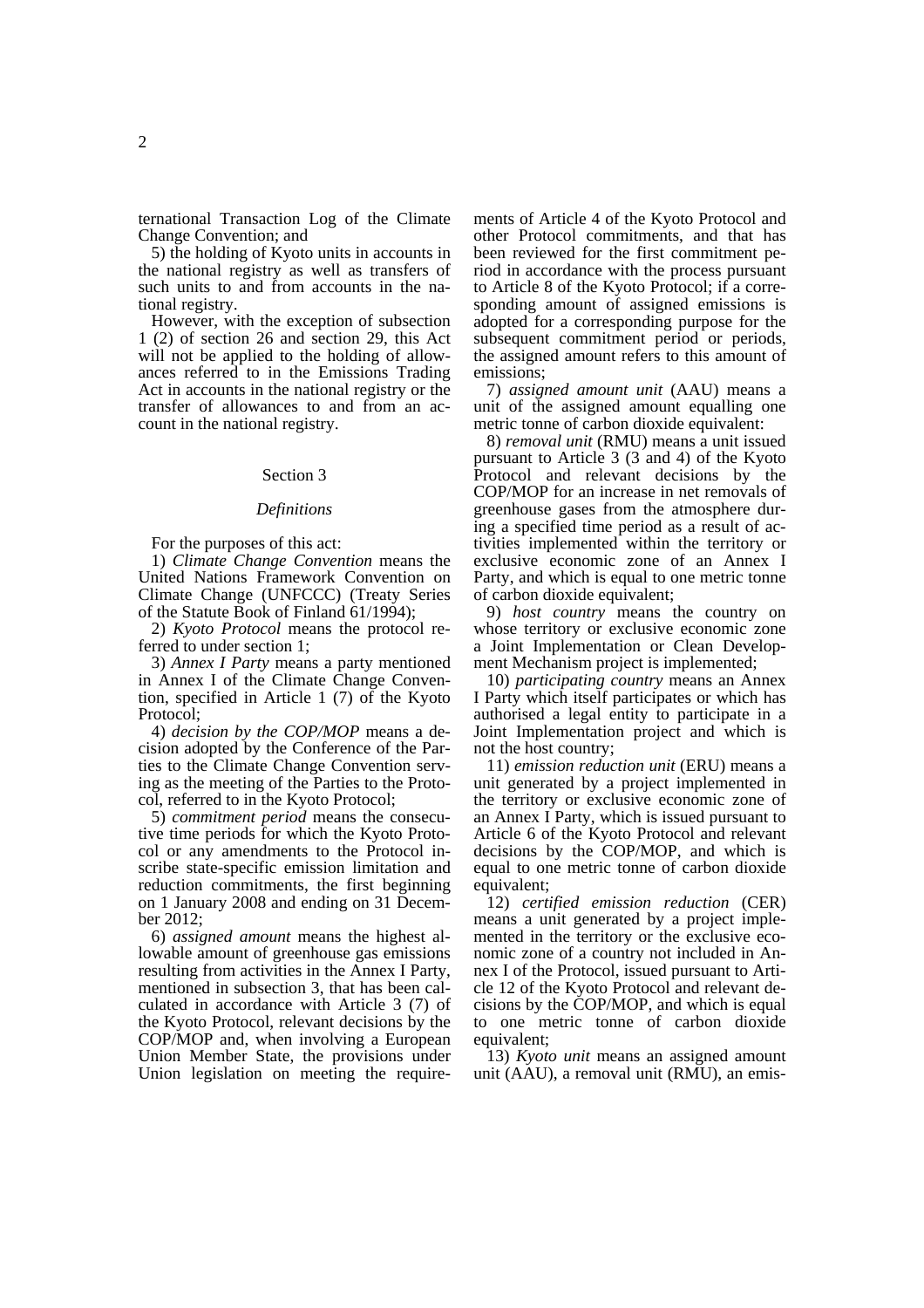sion reduction unit (ERU) or a certified emission reduction (CER);

14) *International Transaction Log of the Climate Change Convention* means an impartial transaction log, maintained by the Secretariat of the Climate Change Convention, established in accordance with the relevant decisions by the COP/MOP to monitor compliance with the commitments and restrictions concerning international transfers of Kyoto units, and assigned amounts;

15) *Community Emissions Trading Scheme*, covering the Member States of the European Union, means an arrangement in accordance with Directive 2003/87/EC of the European Parliament and of the Council establishing a scheme for greenhouse gas emission allowance trading within the Community and amending Council Directive 96/61/EC, hereinafter the Emission Trading Directive, that provides for trading in assigned amount units converted into allowances within the Community;

16) *Commission registries regulation* means Commission Regulation (EC) No 2216/2004 for a standardised and secured system of registries pursuant to Directive 2003/87/EC of the European Parliament and of the Council and Decision No 280/2004/EC of the European Parliament and of the Council;

17) *national registry* means a registry referred to in section 42 (1) of the Emissions Trading Act;

19) *registry administrator* means the competent authority referred to in the Emissions Trading Act;

19) *holding account* means an account opened in the national registry for holding of allowances referred to in the Emissions Trading Act, with the exception of retirement and cancellation accounts;

20) *Party holding account* means the holding account of a Party, held in the national registry, referred to in the Commission registries regulation;

21) *account holder* means anyone for whom the registry administrator has opened an account in the national registry;

22) *retirement account* means the account established by the registry administrator in the national registry pursuant to the Commission registries regulation on holding Kyoto units, the purpose of which is to demonstrate compliance with Finland's emission limitation and reduction commitments under Article 3 (1) of the Kyoto Protocol; and

23) *cancellation account* means the account established by the registry administrator in the national registry in accordance with the Commission registries regulation and relevant decisions by the COP/MOP, to which Kyoto units are transferred, disabling any state to use them to demonstrate its compliance with the emission limitation and reduction commitments under Article 3 (1) of the Kyoto Protocol.

### Chapter 2

### **Participation in projects and international emissions trading**

#### Section 4

# *Decision-making on participation in the Kyoto Mechanisms*

Pursuant to Article 6 (1 a) of the Kyoto Protocol, any decision on the approval of a project as a Joint Implementation project to be issued in the name of the State of Finland is made by the Ministry of the Environment. The Ministry of the Environment also takes decisions on any authorisation, pursuant to Article 6 (3) of the Kyoto Protocol, issued in the name of the State of Finland, for participation in such a project or preparation thereof.

Any decision on the approval of a project as a Clean Development Mechanism project given in the name of the State of Finland is made by the Ministry for Foreign Affairs. The Ministry for Foreign Affairs also takes decisions on authorisations given in the name of the State of Finland with respect to participation in such a project or preparation thereof.

Decisions on separate authorisations given in the name of the State of Finland for hold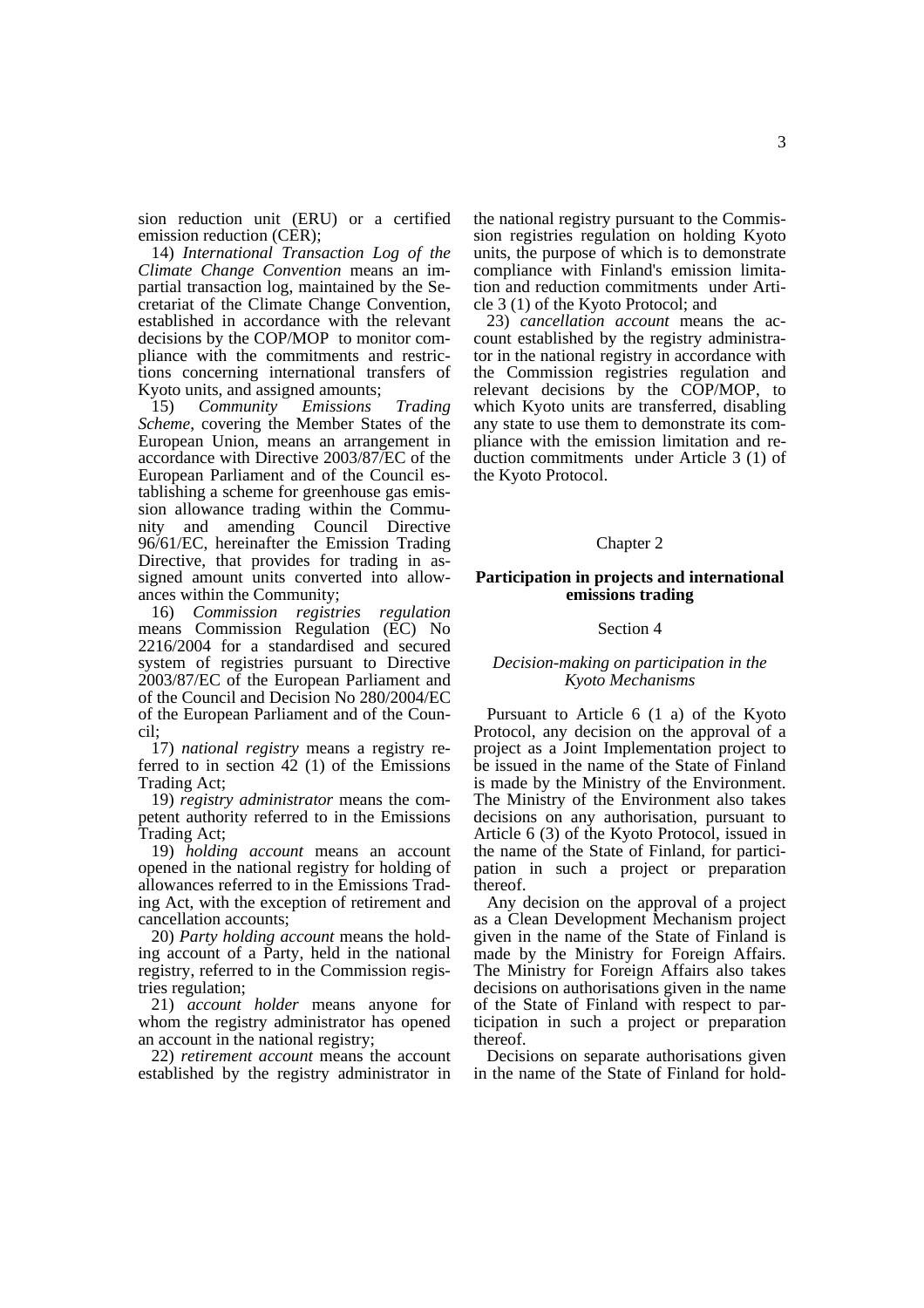ing Kyoto units in a holding account in the national registry and making transfers under international emissions trading to and from this account are made by the Ministry of the

Environment. The Ministry of the Environment also participates in international emissions trading on behalf of the State of Finland.

# Section 5

# *Authorisation for Joint Implementation and Clean Development Mechanism when the project is implemented outside Finland*

Authorisation to participate in a Joint Implementation project or a Clean Development Mechanism project outside Finland or preparation thereof is given upon application to:

1) an operator referred to in the Emissions Trading Act with a valid emission permit; or

2) a legal person other than an operator referred to in paragraph 1 with solid financial status and a domicile in Finland, who is also in other respects deemed to have a genuine opportunity to participate in a project in accordance with Finland's international commitments.

Such authorisation cannot concern a project which *prima facie* cannot be approved as a Joint Implementation or a Clean Development Mechanism project pursuant to section 7.

Applications for authorisation and approval pursuant to section 7 can also be filed simultaneously.

### Section 6

# *Contents and duration of an authorisation regarding a project implemented outside Finland*

Authorisation given pursuant to section 5 above shall include a definition of the project or projects it concerns or, if the authorisation concerns the preparation of one or more projects, the authorities granted to the applicant

shall be defined, at least for each host country and project type.

Authorisation cannot concern the authority to grant approval referred to in section 7.

Project-specific authorisation is valid for the time period during which the authorised legal person has the opportunity to acquire Kyoto units generated by the project.

Authorisation concerning preparation of a project is given for a specific period of time, and for a maximum of five years.

If more than one applicant is granted authorisation to participate in the same project, each applicant must be granted separate authorisation.

#### Section 7

# *Approval of a project to be implemented outside Finland as a Joint Implementation or Clean Development Mechanism project*

The approval of the State of Finland of a project as a Joint Implementation or a Clean Development Mechanism project to be implemented outside Finland is given upon application by a legal person granted an authorisation pursuant to section 5 if:

1) the applicant is a participant in the project:

2) Kyoto units generated by the project are intended to be recorded in the holding account held by the applicant in the national registry;

3) the host country of the project is a Party to the Kyoto Protocol and has, on its own behalf, approved the project as a Joint Implementation or a Clean Development Mechanism project; and

4) in terms of its objectives and planned implementation, the project meets the requirements under the Kyoto Protocol, the relevant decisions by the COP/MOP and Article 11 b (6) of the Emissions Trading Directive and can also be deemed practicable in other respects.

However, approval will be denied if the project's contents or way of implementation infringe the principles of international co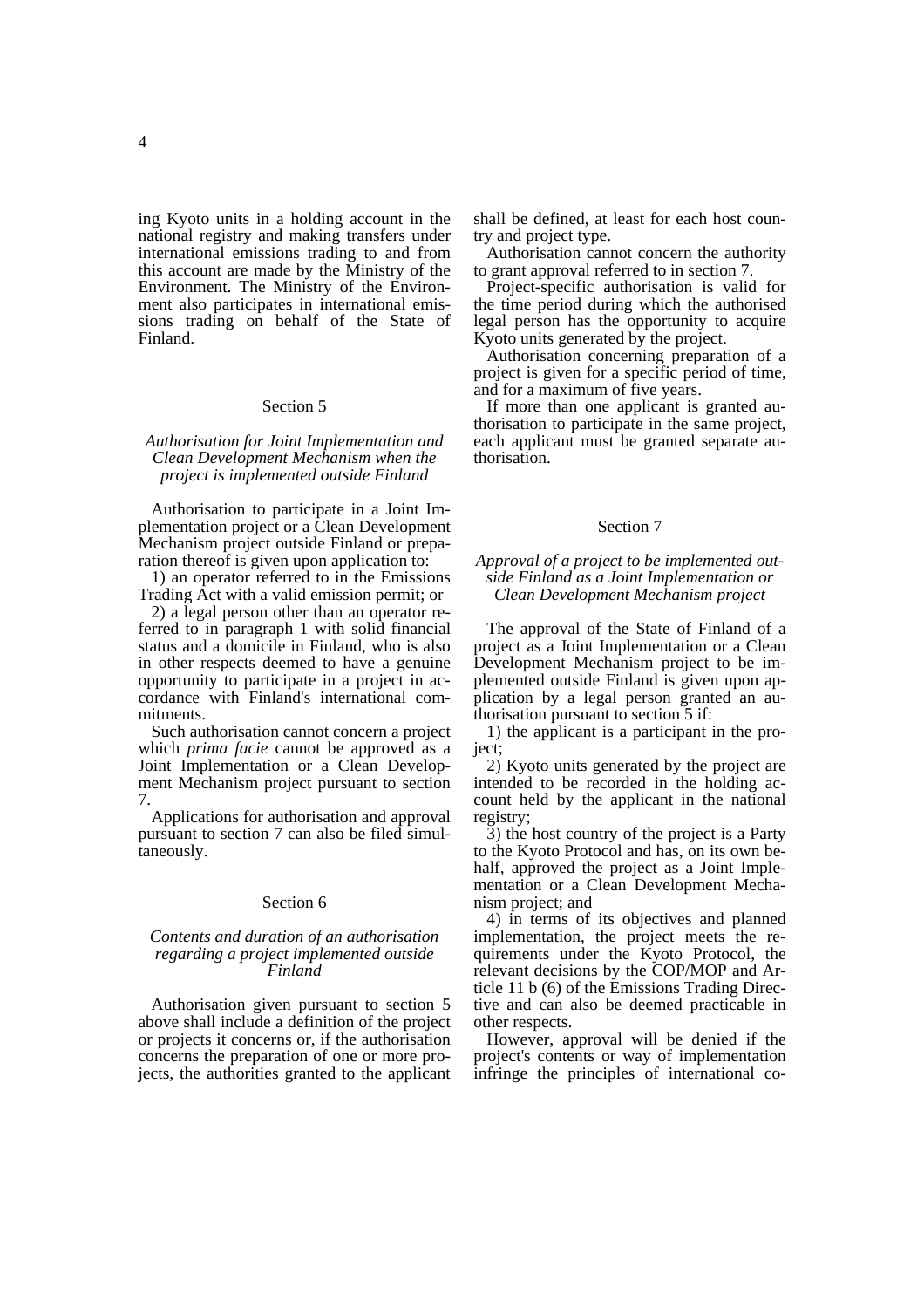operation approved by Finland or international legal obligations of Finland, or if granting such approval would in other respects be likely to prove harmful to Finland's national interests.

A ministry decision to grant approval for a project with the State of Finland as a participant can be made without an application. In other respects, the conditions of approval may not deviate from what has been laid down in subsections 1 and 2 above.

# Section 8

# *Granting authorisation and approval for a fund*

Notwithstanding the provisions of section 5 (1) on the domicile of the legal person the authorisation is granted to, an authorisation pursuant to section 5 can be given to a foreign legal person managing a fund:

1) which the State of Finland has joined; and

2) the funds of which are being utilised for the preparation and implementation of Joint Implementation projects or Clean Development Mechanism projects, the parties having joined the fund being entitled to receive a certain share of the Kyoto units generated by these projects.

Notwithstanding the provisions of section 7 (1, item 2), approval pursuant to section 7 can also be granted to a project for which an authorisation has been granted pursuant to subsection 1.

If necessary due to the operating principles of the fund or nature of the projects, an authorisation referred to in subsection 1 can also be applied to both Joint Implementation projects and Clean Development Mechanism projects, in which case the authorisation will be granted by the ministry, referred to in section 4, the authorisation of which covers a larger share of the fund's activities, after consultation with the other ministry involved.

# Section 9

# *Approval of a project as a Joint Implementation project to be implemented in Finland and authorisation included therein*

Approval by the State of Finland of a project to be implemented in the territory or exclusive economic zone of Finland as a Joint Implementation project can be granted upon application if:

 $\overline{1}$ ) the country or countries intending to participate in the project are Parties to the Kyoto Protocol with a quantified emission limitation and reduction commitment inscribed in Annex B of the Protocol;

2) the applicant is a legal person domiciled in Finland;

3) the applicant has solid financial status and has a genuine opportunity to participate in the project in other respects;

4) in terms of its contents, the project meets the requirements under the Kyoto Protocol, the relevant decisions by the COP/MOP and Article 11 b (6) of the Emission Trading Directive, and it can also be deemed practicable in other respects;

5) the project can be implemented in accordance with the legislation applied in Finland; and

6) an acceptable plan exists for monitoring emissions occurring within the scope of the project and verifying the emission reductions generated by it.

Approval will not be granted for any project that reduces the greenhouse gas emissions of an installation participating in the Community Emissions Trading Scheme.

If the project has not been granted approval as a Joint Implementation project by another participating country, obtaining such approval must be set as a precondition for putting into effect any approval granted in the name of the State of Finland.

Approval granted for a project also includes any authorisation to participate in the project in question issued to the applicant in the name of the State of Finland. The provisions of section 6 (3 and 5) will be applied to the contents and duration of the authorisation.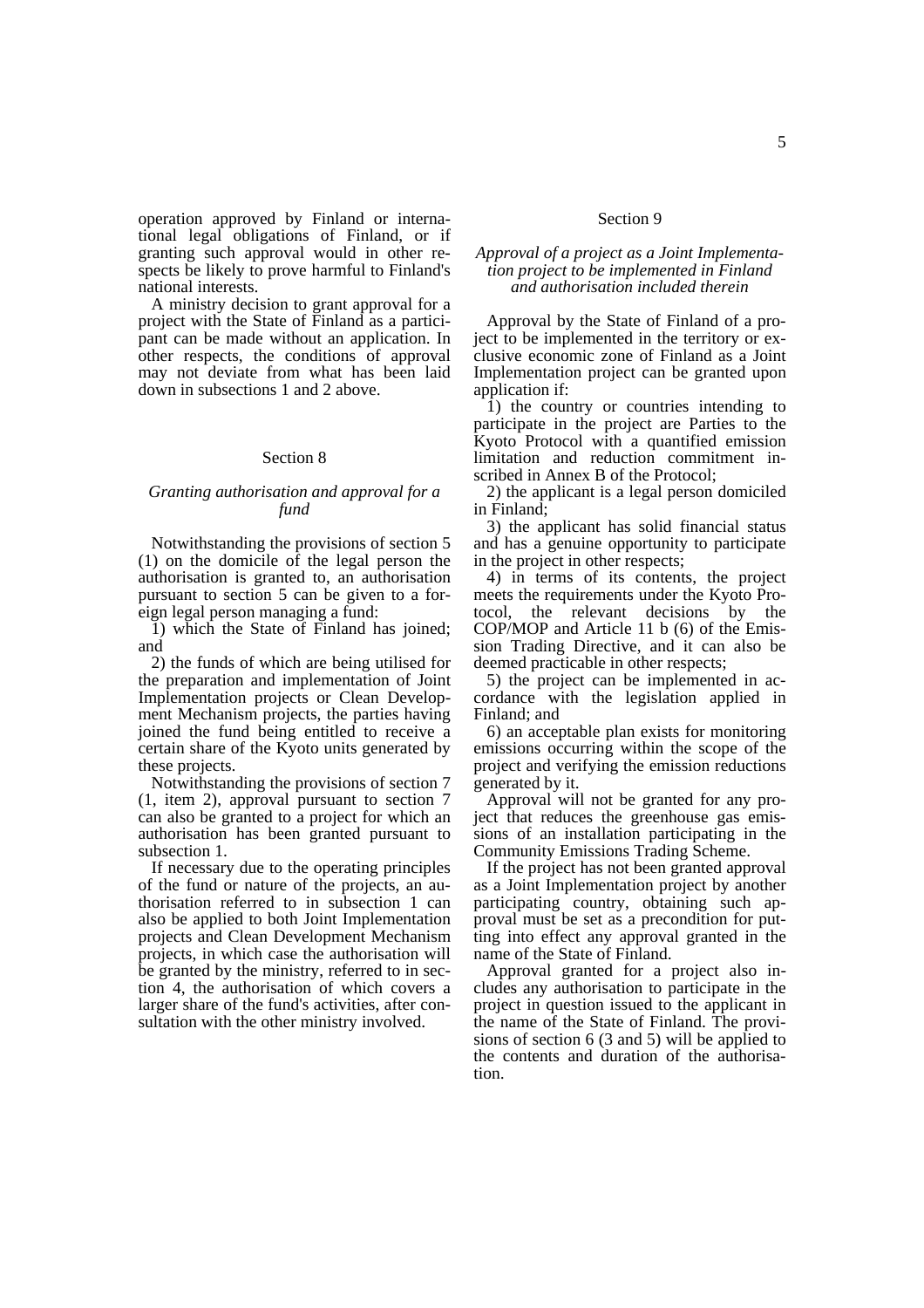A ministry decision on granting an approval for a project in which the State of Finland is one of the participants can be made without an application. In other respects, the conditions of approval may not deviate from what has been laid down hereinabove in this section.

# Section 10

*Verification of emission reduction units of a Joint Implementation project to be implemented in Finland and approval of the verifier* 

For the purpose of verifying the emission reduction units of a Joint Implementation project to be implemented in Finland, a verifier approved for the project in question by the Ministry of the Environment must be used.

The competency requirements for the verifier are that:

1) the verifier is a legal person or part of a legal person registered in Finland or some other Member State of the European Economic Area;

2) the verifier is operationally and financially independent of the project to be verified;

3) the verifier has at his disposal the necessary financial resources for the appropriate organisation of the activities and coverage of eventual compensation liabilities;

4) the verifier has access to the equipment, tools and work and data management systems required for carrying out his work;

5) the verifier has at his disposal sufficient competent personnel for evaluating the greenhouse gas emissions with respect to the project under verification, taking into account the characteristics of the project; and

6) the verifier has sufficient understanding of the Climate Change Convention and the regulations and decisions concerning Joint Implementation projects under the Kyoto Protocol.

When carrying out the administrative duties prescribed by law, the verifier must observe the provisions laid down in the Act on the Openness of Government Activities (621/1999), the Act on Electronic Services and Communication in the Public Sector (13/2003), the Administrative Procedure Act (434/2003) and the Language Act (423/2003).

When approving a verifier, the Ministry of the Environment may attach certain conditions to its approval decision, necessary for ensuring the appropriate implementation of the verification process. Further provisions on the monitoring of emissions, the report to be filed on the emissions, the verifier's statement, the approval procedure of the verifier, the evaluation of approval criteria and the implementation of the verification process may be provided by the Ministry of the Environment decree.

#### Section 11

#### *Cancellation of approval of a verifier*

If the verifier no longer meets the requirements pursuant to section 10 or commits a fundamental breach of the regulations and criteria of the approval decision, the Ministry of the Environment must request that the verifier rectify his actions within a certain period of time. If the verifier fails to meet the requirements of the regulations and permit conditions within the period of time prescribed, the Ministry of the Environment may cancel the approval of the verifier in question.

### Section 12

#### *Appealing against the verifier's statement*

The verifier's statement can be appealed against, such an appeal being made directly to the verifier within 14 days of notification of the statement. The statement must be accompanied by instructions on how to appeal for the correction of a decision.

Any appeal against the decision given by the verifier in accordance with the correction procedure shall be lodged in an Administra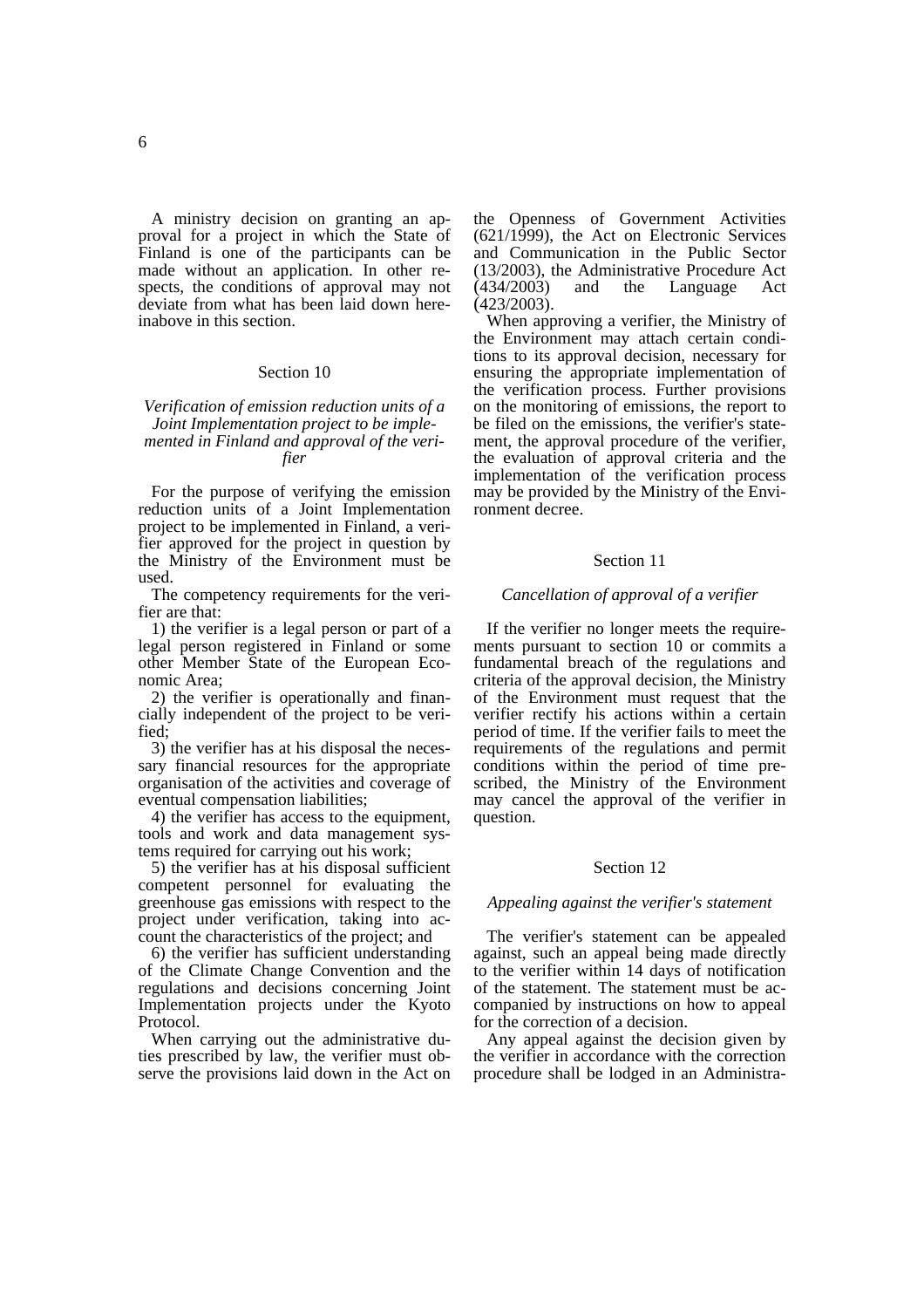tive Court in accordance with the Administrative Judicial Procedure Act (586/1996).

### Section 13

# *Issuance of emission reduction units in projects implemented in Finland*

The Ministry of the Environment shall take any decisions on the issuance of emission reduction units generated by a Joint Implementation project implemented in Finland upon application by the legal person authorised to participate in the project or, if the participant is the State of Finland, on its own initiative after having received the report on emission reductions generated by the project drawn up in accordance with the verification plan presented upon the approval of the project. The issuance decision shall apply to the amount of emission reduction units generated after the previous issuance decision. In the same connection, the Ministry shall also decide on the issuance of these emission reduction units into the Party holding account in the national registry by converting an equal number of assigned amount units or removal units held in the account into emission reduction units. Correspondingly, upon the request of an authorised legal person or on the basis of an agreement made, the Ministry of the Environment shall decide on transferring these emission reduction units to the accounts of the participating countries and legal entities operating under their authorisation.

The number of emission reduction units to be recorded in the account pursuant to subsection 1 above may not exceed the number corresponding to the actual generated emission reductions.

If the State of Finland fails to meet the eligibility requirements set out for a Joint Implementation project host country under the relevant decisions by the COP/MOP, the report referred to in subsection 1 must be based on the verification procedure required in such a situation in accordance with the relevant decisions by the COP/MOP.

#### Section 14

# *Progress report on the project*

The competent authority granting authorisations may order that a legal person granted authorisation for participation in a Joint Implementation or Clean Development Mechanism project or preparation thereof submit, at regular intervals, a report on the progress of the project or its preparation and on the project's participating countries.

### Section 15

# *Authorisation for holding Kyoto units in an account and transfers in international emissions trading*

Authorisation is required for holding Kyoto units in any holding account other than the one held by the State.

An operator referred to in the Emissions Trading Act with a valid emission permit, as well as a legal person granted an authorisation under this Act to participate in a Joint Implementation project or a Clean Development Mechanism project has, pursuant to this subsection, authorisation to hold all Kyoto units in his holding account in the national registry.

Authorisation to hold all types of Kyoto units in a holding account may be granted to persons other than the legal person referred to in subsection 2 upon application, if the applicant has a sound financial status and has genuine opportunities to participate in international emissions trading in accordance with the requirements of the Kyoto Protocol and the relevant decisions by the COP/MOP. A decision on granting said authorisation shall be made by the Ministry of the Environment.

The authorisation referred to in subsection 3 above shall be given for a specific period of time, limited to one commitment period at a maximum and, subsequently, four months at a time.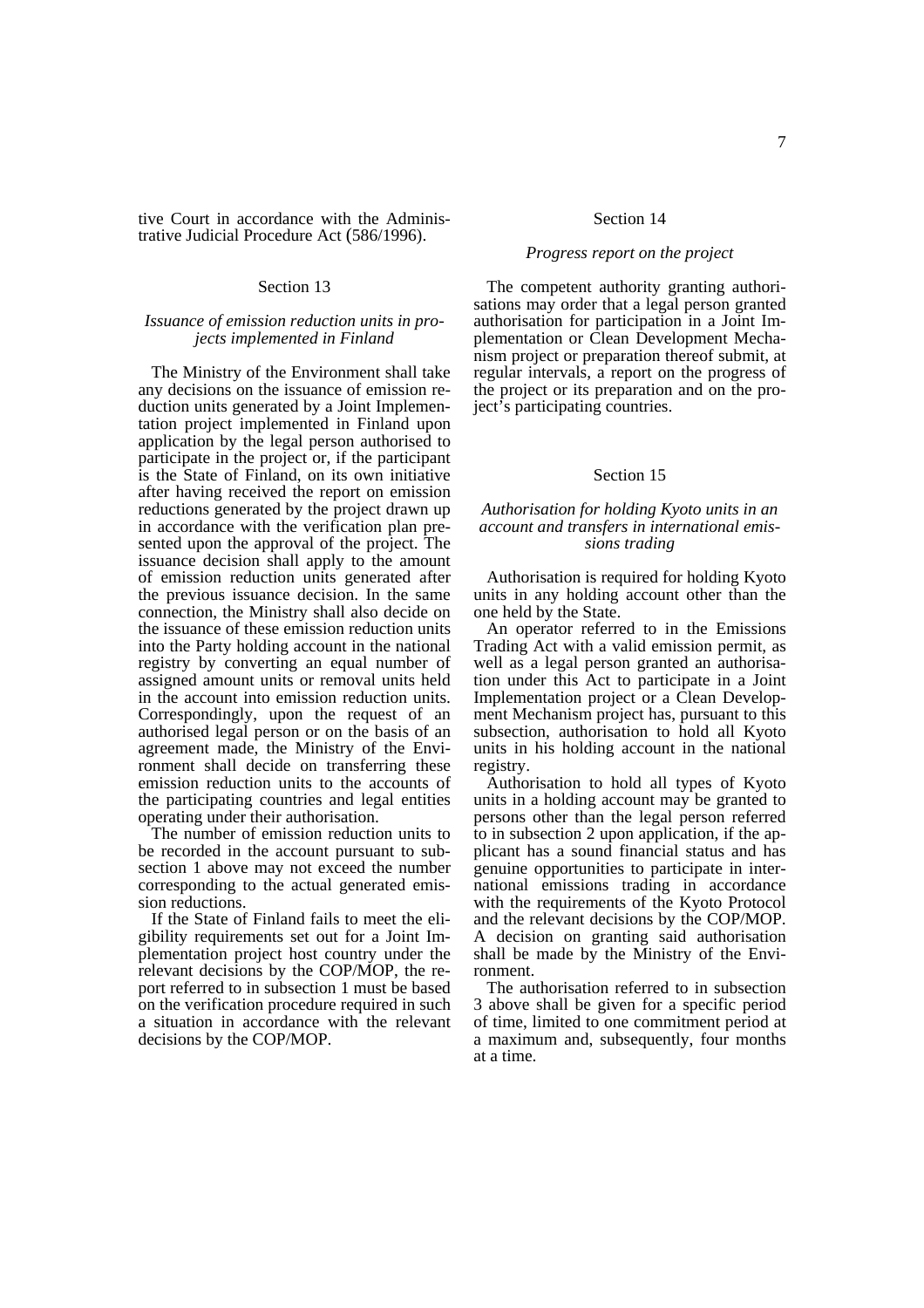The authorisation referred to in subsections 2 and 3 above includes any authorisation granted to the authorised legal person to transfer Kyoto units within the framework of international emissions trading between his holding account in the national registry and another account in a registry connected to the International Transaction Log of the Climate Change Convention not belonging to the Community Emissions Trading Scheme.

### Section 16

# *Cancellation of authorisation*

An authorisation concerning participation in a Joint Implementation or Clean Development Mechanism project or preparation thereof as well as separate authorisation to hold Kyoto units on a holding account may be fully or partially cancelled, if the requirements for granting the authorisation are no longer met.

The authorisation may be cancelled as a result of neglecting the reporting obligation referred to under section 14 until the authorised legal person has provided the required report.

The authorisation may also be cancelled if the authorised legal person exceeds the authority granted to him under the authorisation with intent or through negligence, or neglects to fulfil his duties in accordance with the authorisation.

The authorisation shall be cancelled by the issuer of the authorisation.

### Section 17

### *Measures resulting from cancellation of authorisation to hold Kyoto units*

If the account holder ceases to have valid authorisation in accordance with section 15 above and the account holder has Kyoto units left in his holding account, the account holder shall, within two months of notification of the decision leading to cancellation of the authorisation or one month from the specified due date for the cancellation, make the necessary requests to the registry administrator to have these units transferred from his account. If this procedure is not followed, the units left on the account shall be auctioned by the registry administrator with expenses charged to the account holder, and the registry administrator shall transfer the units to the holding account of the new owner.

Subsection 1 of this section does not apply to Kyoto units held in a holding account, the closing of which is covered by section 4 of chapter III of the Commission registries regulations.

#### Section 18

#### *Cancellation of approval for a project*

Approval granted for a Joint Implementation or Clean Development Mechanism project to be implemented outside Finland may be cancelled if the host country of the projects ceases to be a Party to the Kyoto Protocol.

Approval granted for a project to be implemented in Finland may be cancelled if the participating country of the project ceases to be a Party to the Kyoto Protocol.

Any such approval shall be cancelled by the issuer of the approval.

### Section 19

#### *Notification of authorisation and approval*

The registry administrator must be notified of any decision concerning the authorisation or approval of a project as well as cancellation thereof.

The registry administrator shall hold a public list of people who have authorisation granted by a competent Finnish authority, and of any projects granted approval by Finland.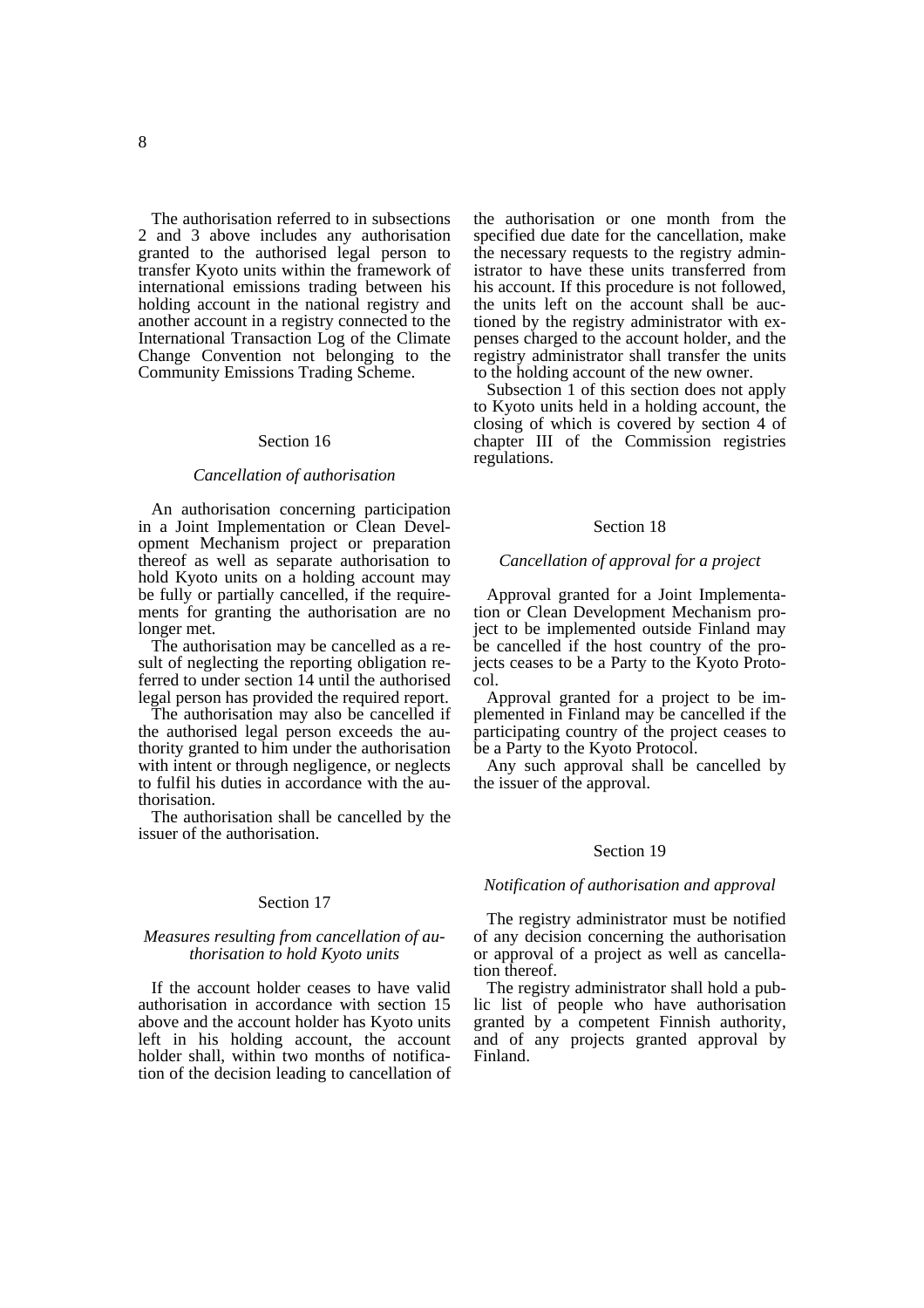# Section 20

# *Authorisation to issue decrees concerning the contents of applications and reports*

The ministry tasked with granting approval and authorisations for projects shall issue decrees concerning the contents of applications for approval or authorisation. The ministry can also issue provisions by decree on the contents of any reports concerning the progress of the project or preparation thereof.

### Section 21

# *International agreements concerning Joint Implementation projects*

The Ministry of the Environment can make agreements with a competent authority of a country that is a Party to the Kyoto Protocol, mentioned in Annex B of the Protocol, on implementing individual Joint Implementation projects in the country in question. However, such agreements may not concern matters that fall within the scope of legislation or otherwise require parliamentary approval.

### Chapter 3

#### **Operation of the national registry**

### Section 22

#### *National registry and the tasks of the registry administrator*

The national registry shall act as Finland's registry required in accordance with the relevant decisions by the COP/MOP and the Commission registries regulation.

In addition to what has been provided elsewhere and pursuant to the relevant decisions by the COP/MOP, the Commission registries regulation and provisions of this Act, by using the national registry the registry administrator shall be responsible for:

1) keeping a record of the issuance, holding, transfer and acquisition of Kyoto units, as well as the transfer of Kyoto units to retirement and cancellation accounts and the carry-over of Kyoto units to the next commitment period;

2) carrying out the transfers of Kyoto units between the accounts in the national registry and between an account in the national registry and another account in a registry connected to the International Transaction Log of the Climate Change Convention not belonging to the Community Emissions Trading Scheme and;

3) carrying out the conversion of an assigned amount unit and removal unit into emission reduction units.

#### Section 23

#### *Holder of the Party holding account*

The Ministry of the Environment shall act as the holder of the Party holding account in the national registry.

As the holder of the Party holding account, the Ministry of the Environment shall confirm:

1) at the beginning of each commitment period, Finland's assigned amount to be issued into the Party holding account in the national registry after the completion of the review process referred to in Article 8 of the Kyoto Protocol;

2) on the basis of a report by Statistics Finland, the number of those still unregistered removal units generated in various ways in Finland during the commitment period, to be issued into the Party holding account in the national registry after the completion of the review process referred to in Article 8 of the Kyoto Protocol;

3) at the beginning of each commitment period, the date chosen for issuing the removal units generated in various ways in Finland during the commitment period, after having consulted the Ministry of Agriculture and Forestry.

The Ministry of the Environment shall also take any decisions on the transfer of Kyoto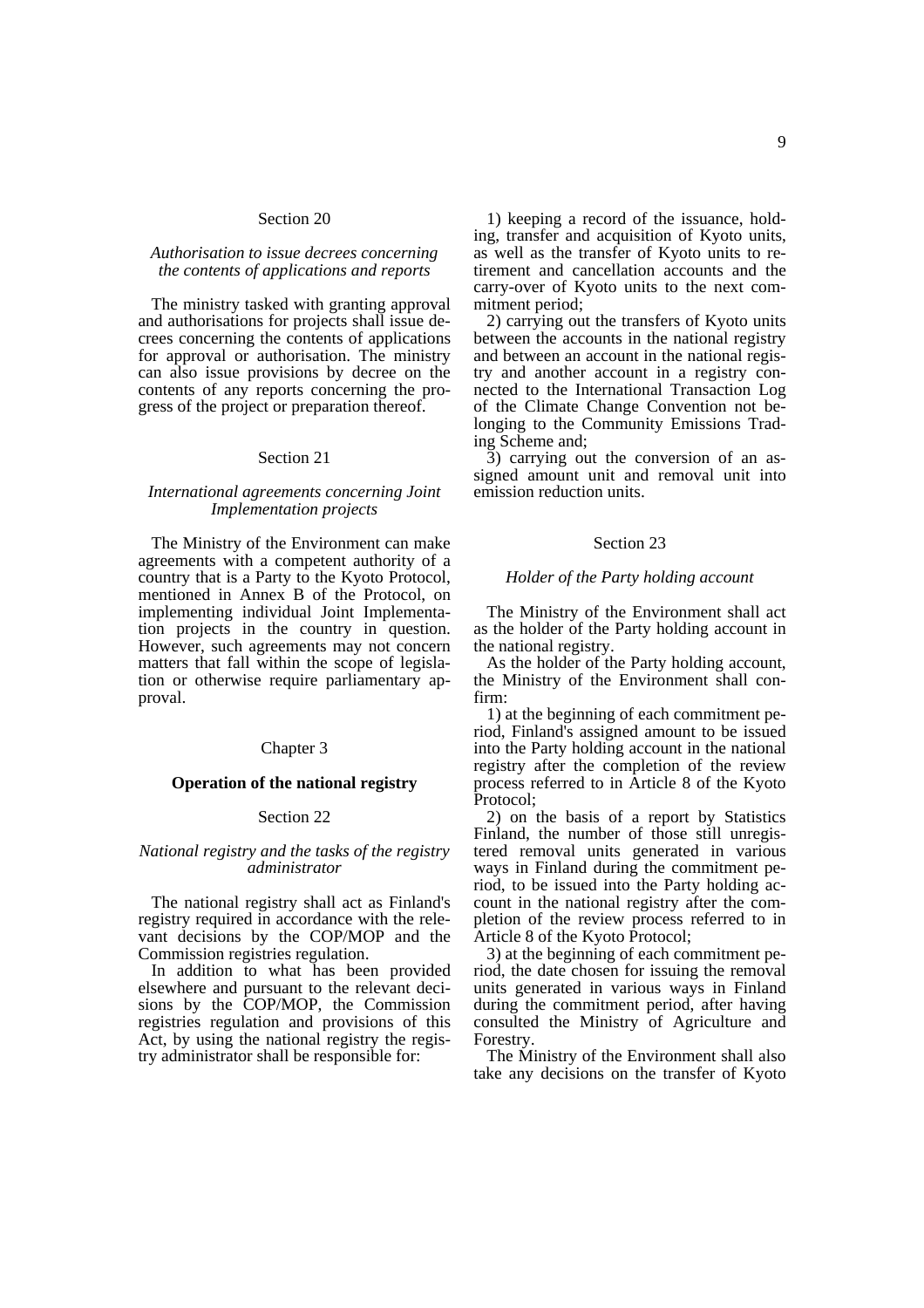units from the Party holding account to the retirement or cancellation account, unless the obligation with respect to such transfers is assigned to the registry administrator under the Commission registries regulation or this Act without any specific assignment.

#### Section 24

# *Initial issuance of assigned amount units and removal units*

At the beginning of each commitment period, the registry administrator shall issue assigned amount units into the Party holding account as requested by the account holder. Similarly, at the end of each commitment period or of each year within the commitment period, the registry administrator shall issue removal units into the Party holding account as requested by the account holder.

### Section 25

#### *Transfers of Kyoto units between accounts*

The registry administrator shall carry out transfers of Kyoto units, for which the account holder has authorisation referred to in section 15 above and in accordance with the account holder's requests, from the account holder's holding account in the national registry, to another account in a registry connected to the International Transaction Log of the Climate Change Convention not belonging to the Community Emissions Trading Scheme, unless the transfer is against the provisions of the Kyoto Protocol, relevant decisions by the COP/MOP or community regulations.

Similarly, the registry administrator shall record the transfers of Kyoto units from an account in a registry connected to the International Transaction Log of the Climate Change Convention not belonging to the Community Emissions Trading Scheme, to an account in the national registry, whose holder has an authorisation referred to in section 15 above and into which the holder of this other registry has directed them, unless the transfer contravenes the provisions of the Kyoto Protocol, relevant decisions by the COP/MOP or community regulations.

The provisions concerning the obligation of the registry administrator to make transfers of Kyoto units between accounts belonging to the Community Emissions Trading Scheme are laid down under the Commission registries regulation.

If the registry administrator comes to the conclusion that he cannot carry out the transfer in accordance with the account holder's request, he must notify the account holder immediately and specify the reason for which the transfer cannot be implemented.

#### Section 26

#### *General limitation on transfer of Kyoto units*

Approval or authorisation granted under this Act does not give the right to have Kyoto units transferred to or from an account in the national registry if:

1) the transfer itself would violate the provisions of the Kyoto Protocol, relevant decisions by the COP/MOP or community legislation; or

2) the transfer would lead to a situation in which, as regards combined holdings on holding accounts and retirement accounts:

a) the total amount of all allowances and Kyoto units would fall below the limit prescribed by the relevant decisions by the COP/MOP; or

b) the total amount of Kyoto units generated by certain kinds of projects would exceed the limit prescribed by the relevant decisions by the COP/MOP.

If it is necessary to limit transfers of Kyoto units from an account in the national registry for a reason specified under subsection 1, item 2a above, the registry administrator shall keep the transfer requests received and, after the reason for the limitation has been removed, process the requests in the order of their arrival.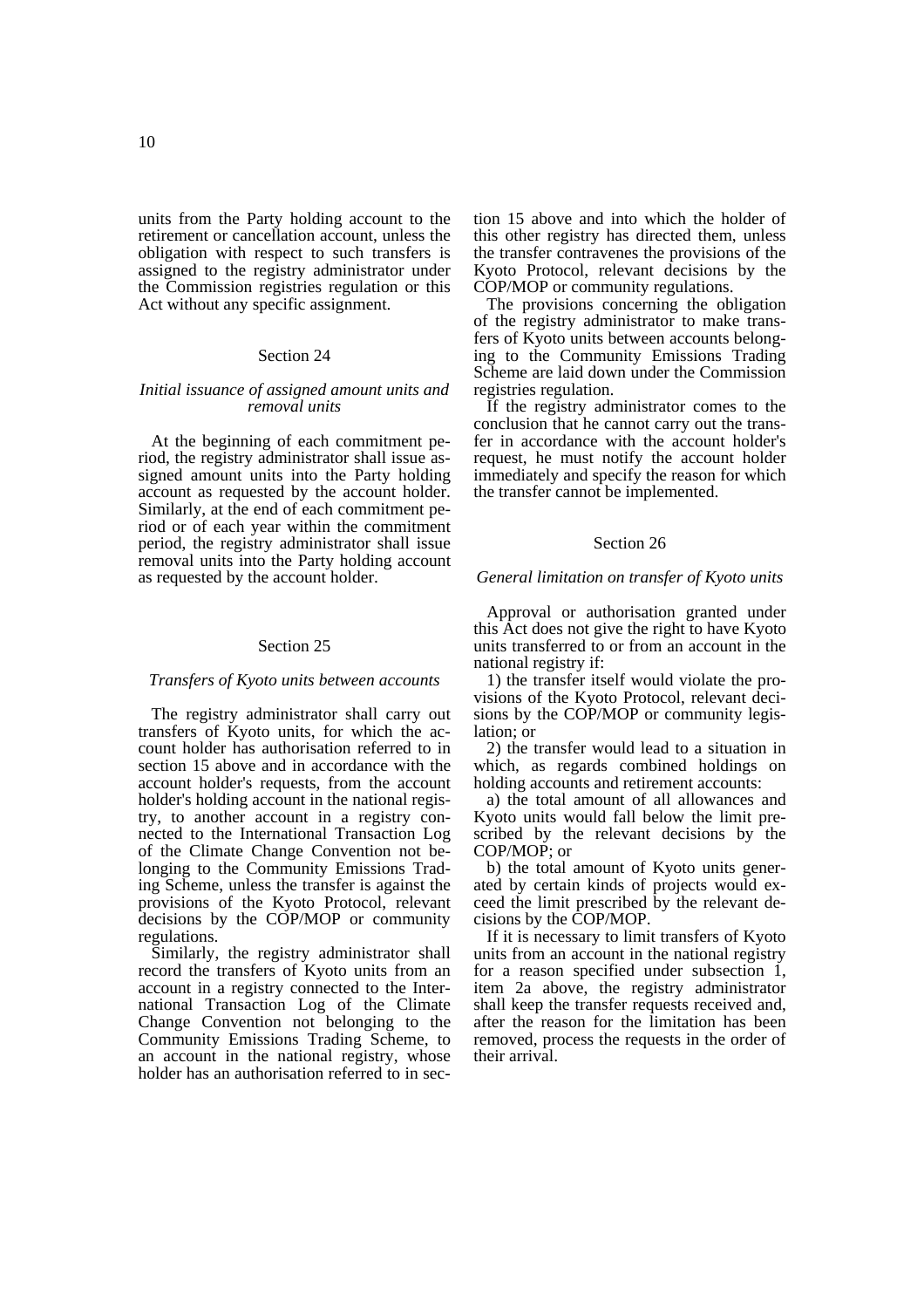# Section 27

# *Transfer of Kyoto units to retirement and cancellation accounts*

The registry administrator shall carry out transfers of Kyoto units from different accounts in the national registry to the retirement account upon the account holder's request or to cancellation accounts either in cases specified by the Commission registries regulation or upon the account holder's request. If a transfer carried out for some reason other than upon request requires making a choice between different Kyoto unit types, the registry administrator must give the account holder an opportunity to make this choice.

# Section 28

# *Limitations on the carry-over of Kyoto units to the next commitment period*

After the additional period for fulfilling commitments following the end of the commitment period, prescribed by the relevant decisions by the COP/MOP, the registry administrator shall transfer to the cancellation account removal units and such emission reduction units generated during the previous commitment period that have been converted from removal units and held in the holding account of each account holder.

If, at the end of the additional period for fulfilling commitments and after the procedure in accordance with subsection 1 above has been carried out:

1) such emission reduction units or certified emission reductions that were generated before the end of the commitment period are still held in the holding accounts in the national registry and

2) the combined amount of such units held in all holding accounts for one or both of the Kyoto unit types is greater than 2.5 per cent of the assigned amount set for Finland for the previous commitment period,

the registry administrator shall transfer such an amount of units referred to subsection 2, item 1 above from holding accounts to the cancellation account, so that the limit referred to subsection 2, item 2 above for the Kyoto unit type in question is reached. In such a case, the Kyoto unit type in question shall be transferred from each holding account in proportion to the share of such Kyoto units in that holding account compared to the total quantity of such Kyoto units held in all holding accounts.

If the application of section 2 would mean the transfer of part of a Kyoto unit, then a whole unit shall be transferred.

The registry administrator must, in good time and before the end of the additional period for fulfilling commitments, remind the account holders of the obligations provided for the registry administrator under this paragraph.

# Section 29

### *Monitoring of total reserve of Kyoto units*

It is the Ministry of the Environment's duty to monitor the development of the total reserve of Kyoto units held in the national registry. For this purpose, the registry administrator must regularly inform the Ministry of the Environment of the total quantities of allowances and Kyoto units held in the accounts of all operators referred to in the Emissions Trading Act as well as in the accounts of all other account holders as well as the amount of Kyoto units held in the retirement account.

#### Section 30

#### *Publicity of registry information*

The publicity provisions laid down in the Commission registries regulation apply to publicity on information held in the national registry.